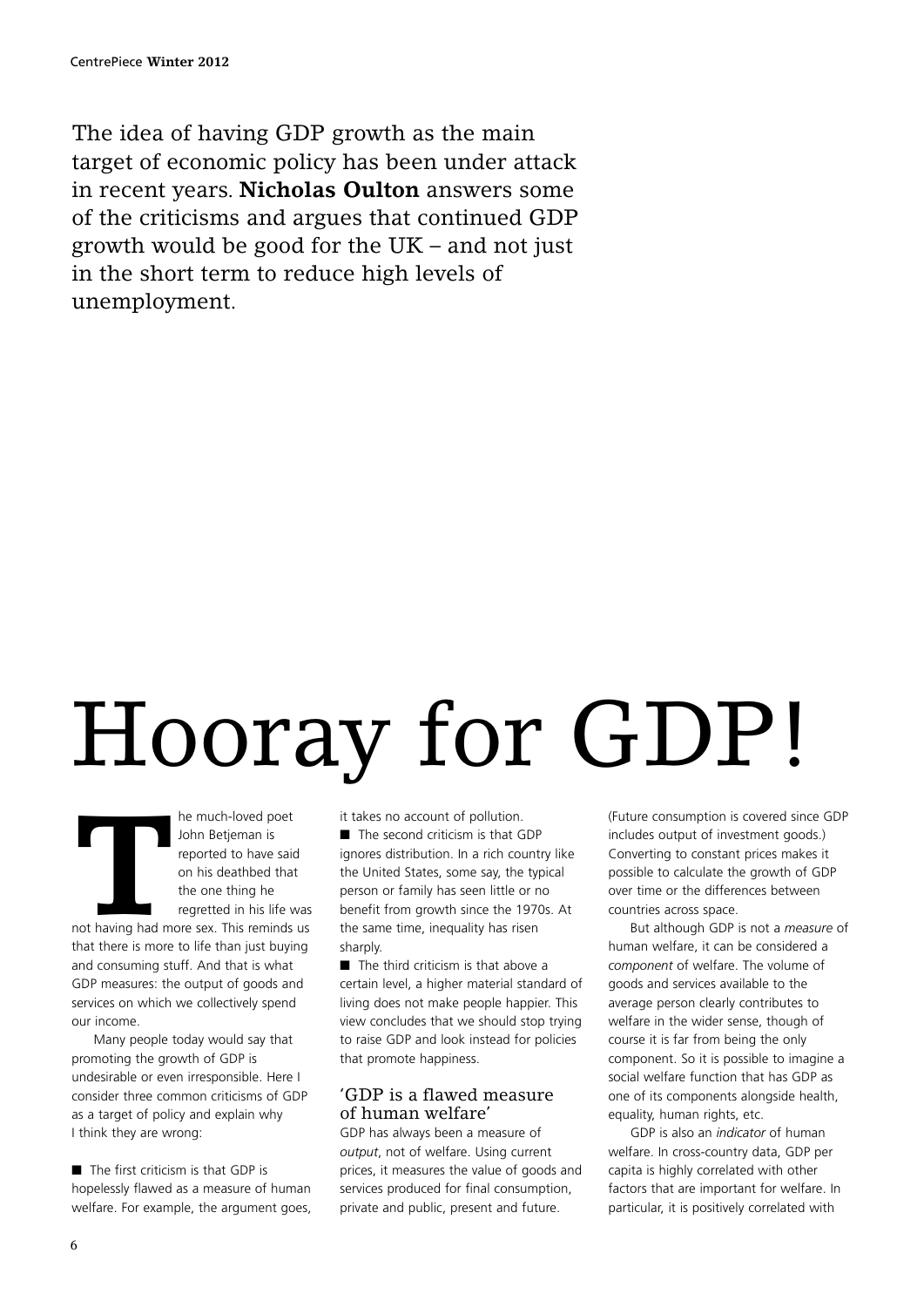

life expectancy and negatively correlated with infant mortality and inequality. Since parents naturally feel grief for children they have lost, infant mortality might be thought of as an indicator of happiness.

Figures 1-3 illustrate these facts for large samples of countries, plotting household consumption per capita (which closely tracks GDP per capita) against three measures of human welfare. They show that richer countries tend to have greater life expectancy, lower infant mortality and lower inequality. Of course, correlation is not necessarily causation, although there is a strong case for the view that higher GDP per capita leads to improved health (Fogel, 2004).

According to the Commission on the Measurement of Economic Performance, policy should be concerned with wellbeing, which encompasses many dimensions, including material living

standards, health, education, political voice, social relationships and the environment (Stiglitz et al, 2009). In response to the Commission's report, both the OECD and the UK's Office for National Statistics are now developing measures of these aspects of life.

Few will disagree that these dimensions of life are important for human welfare and no one can object to improved measurement. But for the UK, I question whether the ONS is capable of taking on a potentially vast new programme when even the basic economic statistics on which GDP rests are not fully in accordance with the OECD's best practices for measuring productivity and capital (Oulton, 2004a).

What's more, we can go a long way towards measuring welfare just using the apparatus of the national accounts. Martin Weitzman's concept of Net

National Product (NNP) is key here. It is defined in real terms as consumption plus net investment (gross investment less depreciation), all deflated by the price index for consumption. Weitzman (1976) showed that his NNP could be thought of as the yield on society's wealth and was therefore equal to the maximum sustainable level of consumption.

It is fairly simple to calculate Weitzman's NNP from published national accounts (Oulton, 2004b). In principle, we would want to include the net change to all assets that are relevant to human welfare, including environmental stocks. In practice, we are a long way from achieving this: for example, the UK's national accounts include mineral oil exploration as part of gross investment but depletion of oil and gas stocks by extraction is not included in depreciation and so official NNP is overstated.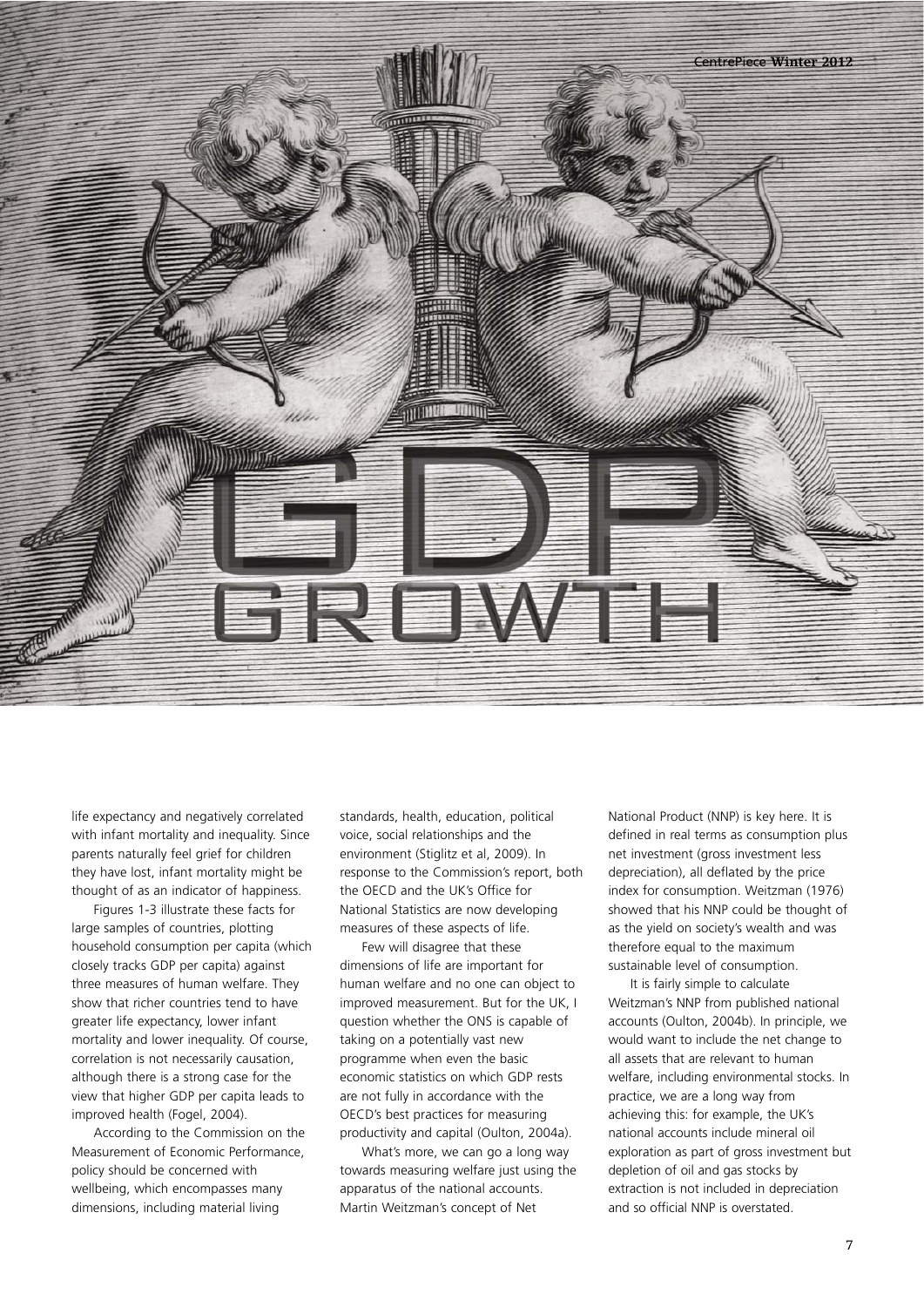Yet the statistical infrastructure built to estimate GDP can be used to estimate a welfare measure such as Weitzman's NNP. So GDP retains its usefulness as a measure of output and as a welfare indicator.

#### 'Most people don't benefit from GDP growth'

Many people assert that the typical US household's living standards have stagnated since the 1970s, despite the relatively rapid growth of labour productivity and GDP per capita. But while it is uncontroversial that US income inequality has been rising for decades, does this mean that the typical household has received no benefit from growth? The results of a comprehensive recent examination of these issues reveal quite a different picture (Wolff et al, 2012).

The measure of household welfare that this study uses is what is known as the Levy Institute Measure of Economic Wellbeing (LIMEW). Table 1 shows the growth rates of median and mean LIMEW (and GDP per capita) over the period 1959-2007 and sub-periods within that near half-century. The difference between the growth rates of mean and median LIMEW is an indicator of changes in inequality: if the mean rises faster than the median, then inequality is increasing.

Over the whole period, equivalent median LIMEW grew at an annual rate of 1.01%. The period 1959-72, supposedly the golden age of economic growth, was actually a comparatively poor one for households. And it was followed by a fall in living standards over 1972-82.

Far and away the best time for households was the period 1982-89, which coincides roughly with the Reagan administration. True, this excludes the Volcker deflation and recession of 1980- 81: GDP per capita was 2.8% below its 1979 level in 1982, which helps to explain some of the subsequent rapid growth. But GDP per capita still grew at 2.43% a year during the period 1980-88, which is faster than in any sub-period except 1959-72. Since 1989, the growth rate of living standards has been declining, but it has still been positive, even in 2004-07.

Table 1 also shows that equivalent median LIMEW grew less than half as fast as GDP per capita, which grew at 2.18% a year. What accounts for this huge gap? It is partly due to rising inequality since for nearly the whole period, the mean was growing faster than the median, the exception again being during the Reagan administration.

But this only accounts for a small proportion of the gap. Most of it is accounted for by three factors. First, the study deflates household incomes by the consumer prices index: arguably, a better choice would have been the price index for consumption from the national accounts, which rises about 0.5% a year more slowly. Second, GDP includes investment as well as consumption – and investment tends to rise more rapidly. Third, LIMEW

GDP retains its usefulness as a measure of output and an indicator of human welfare

#### Table 1:

Real income measures, per capita and per household, in the United States: annual percentage rates of growth, 1959-2007

|                                   | 1959-72 | 1972-82   | 1982-89  | 1989-2000 | 2000-04 | 2004-07 | 1959-2007 |
|-----------------------------------|---------|-----------|----------|-----------|---------|---------|-----------|
| <b>1.</b> Equivalent median LIMEW | 0.94%   | $-0.13\%$ | $3.22\%$ | 0 97%     | 0.84%   | በ 42%   | l.01%     |
| <b>2.</b> Equivalent mean LIMEW   | 1.11%   | በ 14%     | 3 2 7 %  | $.94\%$   | 0 10%   | 0.93%   | l.31%     |
| <b>3.</b> GDP per capita          | 2.73%   | 34%       | 3.37%    | 2.03%     | 26%     | ' 58%   | 2.18%     |

**Sources:** Wolff et al (2012) and US National Income and Products Accounts **Notes:** LIMEW (Levy Institute Measure of Economic Wellbeing) is defined as income minus taxes plus cash and non-cash benefits plus individual public consumption plus household production, with property income valued on an annuity basis, per household. 'Equivalent' means that household income is measured after adjusting for household size and composition.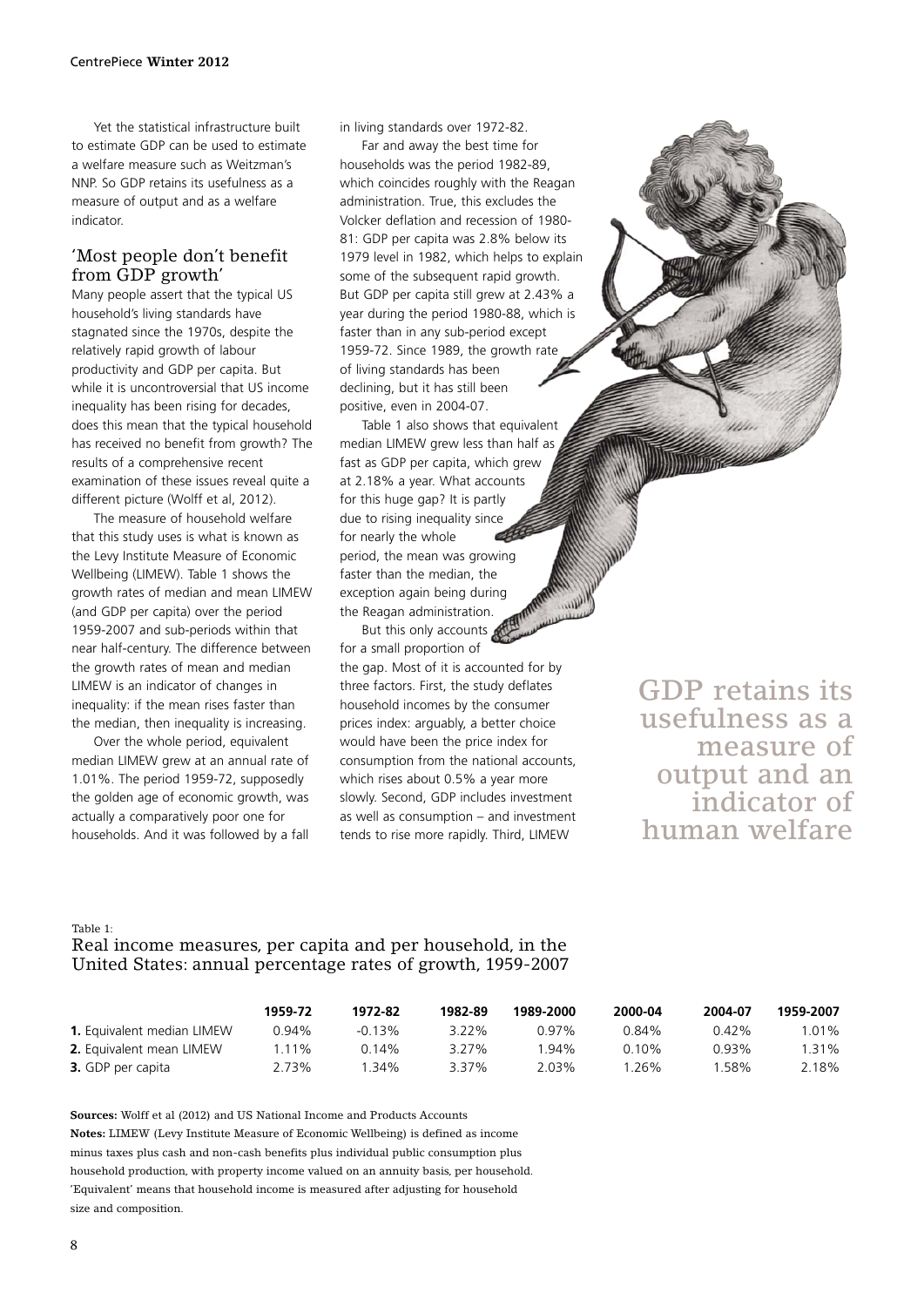includes a slow-growing component, household production, which GDP excludes.

The typical US household has therefore gained significantly from growth since 1959 and also since 1980. This remains the case even though the median household would have gained more (to the extent of 0.30% a year) if inequality had not widened. But most of the gap between the growth rates of GDP per capita and median LIMEW is not due to rising inequality but to other factors. What's more and contrary to the common view, there were large gains in the 1980s, which continued, albeit at a slower rate in the 1990s and even into the 2000s.

### 'GDP growth doesn't make people happier'

Surveys of wellbeing or happiness repeatedly find that in any given country at any point in time, richer people report themselves to be happier than poorer people do. But when the same survey is repeated in the same country over time, there is no rise in the average level of happiness, despite the fact that per capita income has gone up. Most of this time series evidence (which is disputed by Stevenson and Wolfers, 2008) is for the United States and the result is known as the 'Easterlin paradox' (Easterlin, 1974).

The most common explanation for the paradox, suggested by Richard Easterlin himself, is that at least above a certain level of income, people care more about their relative position in the income scale than they do about their absolute

position. They are motivated less by pure desire for stuff and more by envy, by the pressure of 'keeping up with the Joneses' and by the satisfaction of looking down on the less successful.

This explanation reconciles the crosssection and time series evidence. But it leaves the implication that stopping growth would have no effect on happiness. It also suggests that more redistribution from rich to poor would raise overall happiness (provided it did not reduce GDP too much through adverse effects on people's incentives).

I find the results of these happiness surveys puzzling because they are inconsistent with other facts about people's behaviour. First, if people care mainly about their relative position, why has there been so much fuss about the financial crisis? After all, for most people in the UK, the drop in income has been (on this view) trivially small, no more than 8% – and at least initially, it fell disproportionately on the rich.

Second, if people care about their relative position, why does this have to be expressed in terms of annual income? After all, most workers today can work part-time if they want. So why can't A boast that his daily rate of pay is higher than B's even if B's *annual* earnings are higher and this is because smart A works only three days a week while poor dumb B, a slave to the rat race, works five?

Yet surveys of parttime workers regularly show that many would

## People's choices between work and leisure show that they value higher consumption in absolute terms not just relative to others

like to work longer hours if only they could. And while it is true that some leisure activities like skiing require a lot of complementary expenditure on stuff, many other activities – watching TV, surfing the internet, chatting with friends in pubs or cafés or avoiding Betjeman's regret – do not.

In fact, people's leisure choices provide powerful evidence against the view that only relative position matters.

**CONTROLLER** 

The classical economists argued that the amount of time people were prepared to work depended on the range of goods and services

Despite widening inequality, the typical US household has gained significantly from GDP growth since 1980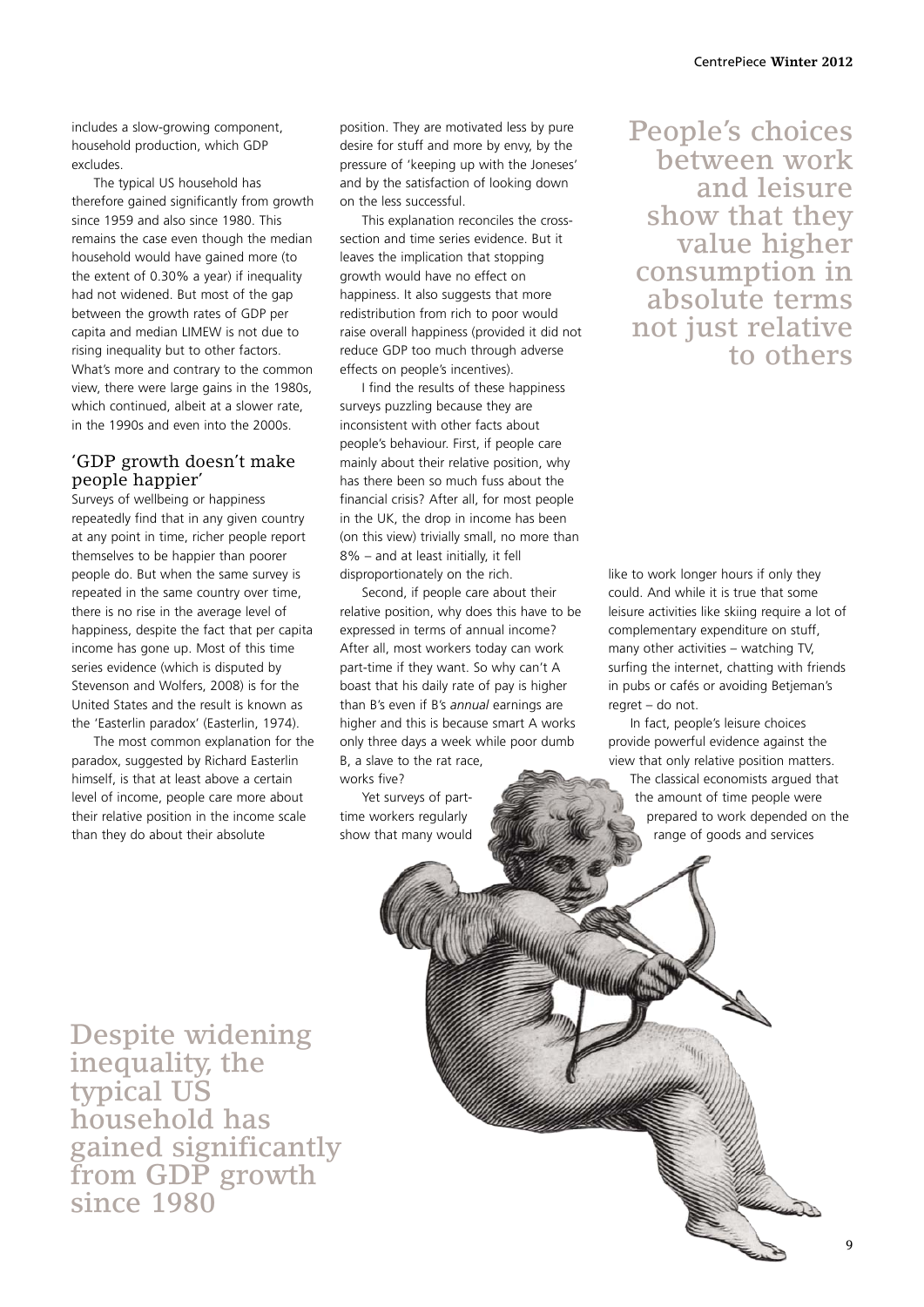#### Figure 1: The relationship between a country's household consumption per head and its rate of infant mortality



**Source:** Oulton (2012); **Notes:** 146 countries.

















available for consumption. John Stuart Mill, for example, wrote this in his *Principles of Political Economy*, first published in 1871:

*'A people may be in a quiescent, indolent, uncultivated state, with all their tastes either fully satisfied or entirely undeveloped and they may fail to put forth the whole of their productive energies for want of any sufficient object of desire. The opening of a foreign trade, by making them acquainted with new objects or tempting them by the easier acquisition of things which they had not previously thought attainable, sometimes works a sort of industrial revolution in a country whose resources were previously undeveloped for want of energy and ambition in the people: inducing those who were satisfied with scanty comforts and little work, to work harder for the gratification of their new tastes and even to save and accumulate capital, for the still more complete satisfaction of those tastes at a future time.'* 

Let's perform a simple thought experiment. Imagine that over the 220 or so years since the Industrial Revolution began, *process* innovation has taken place at the historically observed rate but that there has been no *product* innovation in *consumer* goods (though I allow product innovation in *capital* goods).

UK GDP per capita has risen by a factor of about 12 since 1800 (Maddison, 2003). So people today would have potentially vastly higher incomes than they did then. But they can only spend their incomes on the consumer goods and services that were available in 1800.

In those days, most consumer expenditure was on food (at least 60% of the typical family budget), heat (wood or coal), lighting (candles) and clothing (mostly made from wool or leather). Luxuries like horse-drawn carriages were available to the rich and in my imaginary world, they would now be available to many more people. But there would be no cars, refrigerators, washing machines or dishwashers, no radio, cinema, TV or internet, no rail or air travel and no modern healthcare such as antibiotics and antiseptics.

How many hours a week, how many weeks a year and how many years out of an expected lifetime would the average person be willing to work? My guess is that in this imaginary world, people